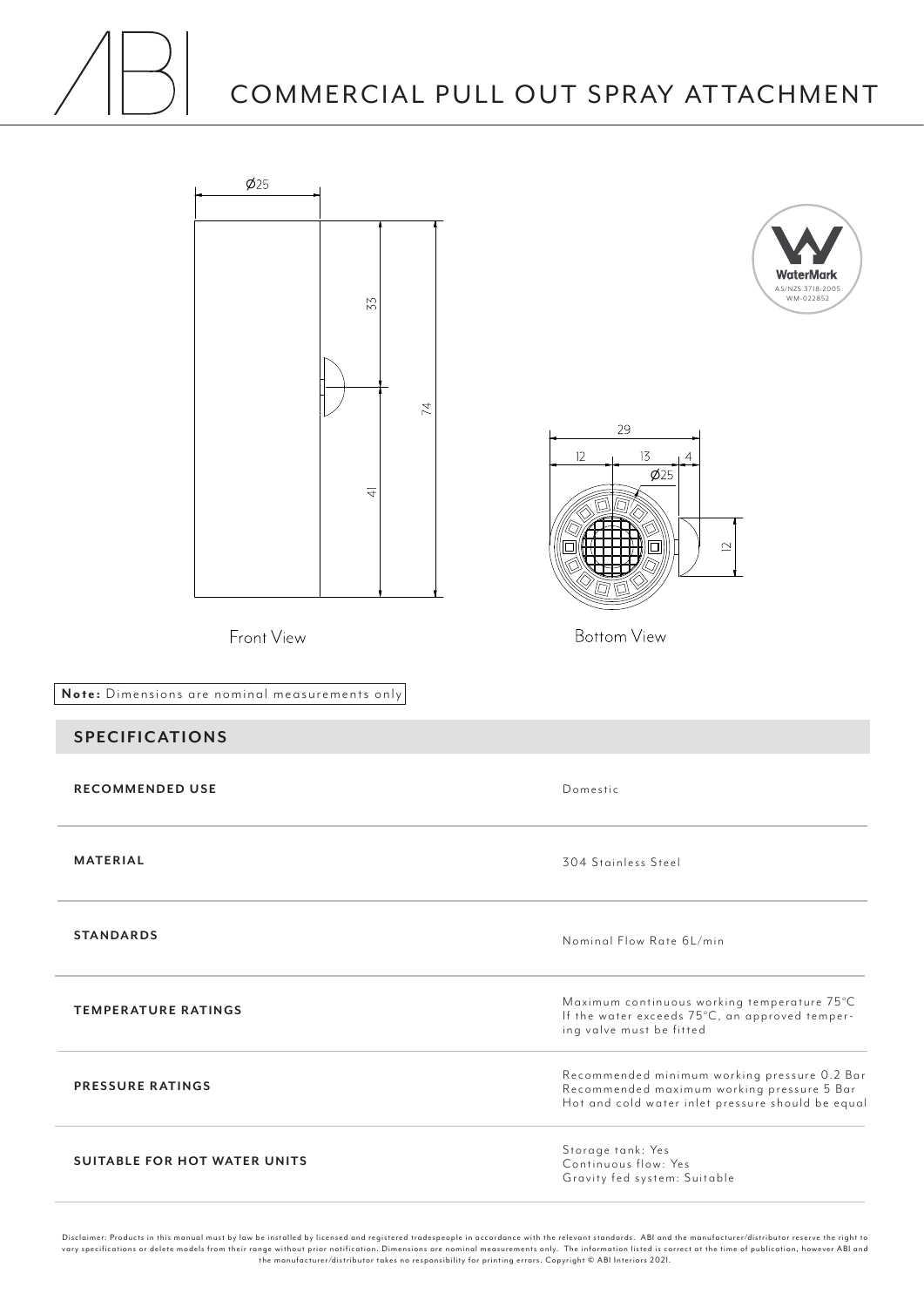## **INSTALLATION GUIDE**

Note: This product install must comply with AS/NZS 3500, for installs outside Australia and New Zealand, the standards in your respective country must be adhered to by your licensed tradesperson.







1 ) Pull nozzle out from mixer.  $(2)$  Secure hose and untighten pull out nozzle to remove.



- $\overline{3}$  ) 1. Insert O ring into spray attachment.  $\left(4\right)$ 2. Replace pull out nozzle with spray attachment.
- 



Tighten spray attachment onto pull out hose. O ring should be inbetween nozzle and hose.









Regularly clean with mild liquid detergent or soap and water



DO NOT use cream cleaners or bleach. These substances are abrasive



DO NOT use cleaning pads with abrasive surfaces as this may scratch the material